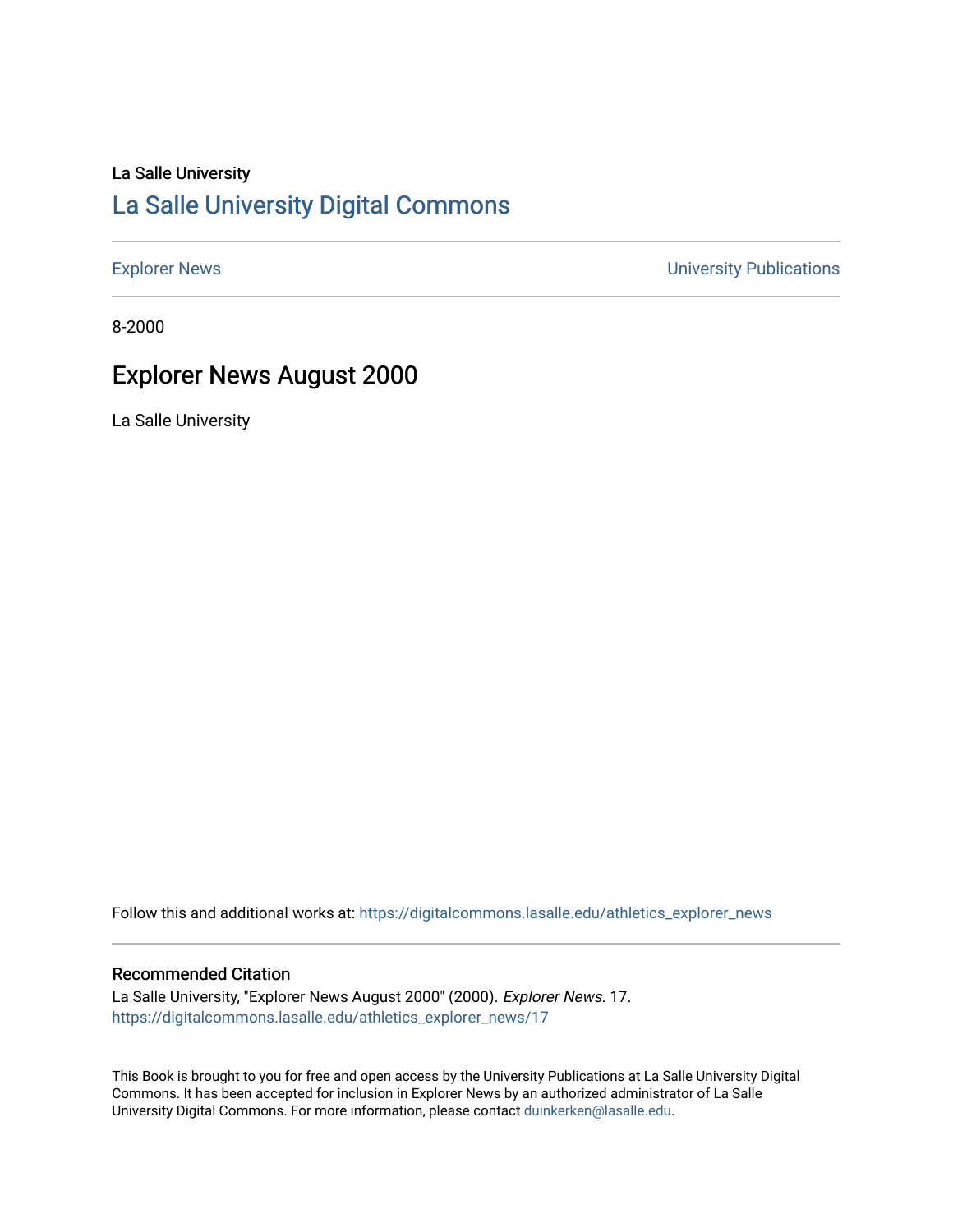

*The Newsletter of the Explorer Club August 2000*

## *M essage from Dr. Tom Brennan* **Director of Athletics**



Greetings from 20th Street and Olney Avenue. It is hard (for those of us in the Athletic Department) to believe that the summer has passed and that we will begin another academic year. AY 1999/2000 represented our fifth year of competition in the Atlantic 10 Conference and our first year of competition in the MAAC Football League. The opportunities to advance the program are out-

**Brennan** 

Dr. Thomas standing; the challenges are also significant. I am entering my third full year as Athletic

Director and feel very good about the progress that we have made in many areas within the intercollegiate athletics program. For example, during the recent past, significant facility enhancements have been realized (Cola Arena Renovation, Hall of Athletes' Renovation, Fitness Center Renovation, etc.), full time coaching positions have been added (W/Soccer, W/Softball, W/Field Hockey/Lacrosse), scholarships for men and women have been increased, and most importantly, the academic athletic program continues to impress (an 85% graduation rate for La Salle student athletes). The Explorer Club has become an authentic fund development/booster organization that provides annual/additional support to all of our intercollegiate athletic teams. The Explorer Club has been and will continue to be critical to our efforts to build a successful athletics program.

As we enter the 21 st century, I think we can all be proud of what the Athletic Department has achieved and what we stand for. Thanks for all that you have done and please call upon me if I can ever be of assistance. I look forward to your continuing involvement and support of La Salle Athletics.

# *Where are they Now? Coppola* - *Class o f '95 Cheryl*



Cheryl Coppola, a champion La Salle diver in the mid-90s, has had some exciting moments in her young, active life. The latest came early this summer when she received a letter informing her that she had been voted into the La Salle Hall of Athletes.

"That was exciting," she said, "to be recognized and honored by the school where I enjoyed so many great moments."

**Cheryl Coppola**

While most of those "moments" came when she was nailing down diving awards and championships for four years, another really big one came in June of the 1996

Olympic year. Unknown to her, Cheryl's mother, Fran, had entered her name with a letter telling about Cheryl's exploits at La Salle, where she achieved a 3.50 CPA in sociology, her work as a diving instructor at Torresdale Swim Club and her appearances in a traveling diving show to a search committee sponsored by Coca-Cola for possible torch bearers throughout the Philadelphia area.

Cheryl was selected from a list of several hundred, and in the early part of an historic June night, she carried the Olympic torch for a stretch on West Chester Pike in suburban Upper Darby.

Asked to select one "major moment" in her La Salle career, which wound up in 1994, Coppola pointed out her semifinal finish in the U.S. Senior Nationals at the University of Minnesota.

That was only but one in a series of Explorer accomplishments and one reason Cheryl, now a physical therapist assistant at Frankford Campus Hospital, will be a member of the 2001 Hall of Athletes inductees at a date to be determined later.

*NovaCare and La Salle Join Forces*

Dr. Thomas Brennan Director of Athletics

#### *Others joining Cheryl Coppola in the upcoming Hall of Athletes ceremonies (and what they're up to these days) will be:*

*JENN COLE '93* (basketball): In pharmaceutical sales with Wyeth-Ayerst Labs, Cincinnati; living in Mason, Ohio; *MIKE MOSLEY '82* (track): Senior Account Agent, Allstate Insurance Co., Montgomeryville, PA., living in North Wales, PA.; *TOM BONK '82* (baseball): Pharmaceutical sales for SmithKline Beechan, lives in Philadelphia; and

*TOM McKEON '79* (swimming): Money manager, West Chester (PA) Capital Advisors, lives in Phoenixville, PA.



The La Salle<br>NovaCare University Athletic<br>Bepartment established a partnership

with NovaCare<br>n. NovaCare has Physical Rehabilitation. become the "official provider" of rehabilitation for student-athletes at La Salle. Physical therapy services are provided on campus in the Hayman Center Training Room. NovaCare professionals are prepared to treat all types of injuries. Available services include low back care, post-surgery rehabilitation, hand therapy, injury prevention programs, aquatic therapy and much more.

NovaCare's physical therapy facility provides various rehabilitative services to meet the individual needs of each customer

and patient. Treatments can target limitations in strength, range of motion, dexterity, work capacity and activities of daily living.

John P. Tooher, P.T., ATC, has 15 years of clinical/sports medicine experience and specializes in working with athletes and orthopedic rehabilitation patients. Presently, John serves as the physical therapist for La Salle University Athletics. Kristin DiConstanzo, ATC, is the certified athletic trainer (ATC) for La Salle University Athletics. Prior to working with the La Salle staff, Kristin was the head athletic trainer for West Deptford High School in Southern New Jersey.

NovaCare Rehabilitation is a division of Select Medical Corporation. With more than 90 centers in the Delaware Valley, NovaCare provides rehabilitation services to Philadelphia's professional sports teams, local universities, many high schools and local and regional industries. \* \* \* \*

#### **Corporate Partnership Opportunities We Need Your Help!**

Corporate Partnership Opportunities are available with the athletic program. Corporate Partners/Sponsors receive significant advertising and promotional consideration and can have plans customized to meet your company's needs.

Packages include: Signage, Print Advertising, Radio, World Wide Web, Promotions, Tickets, VIP Hospitality, and Sponsor Days.

To receive a sponsorship brochure with additional information, please contact Peter D'Orazio at 215-951-1 545.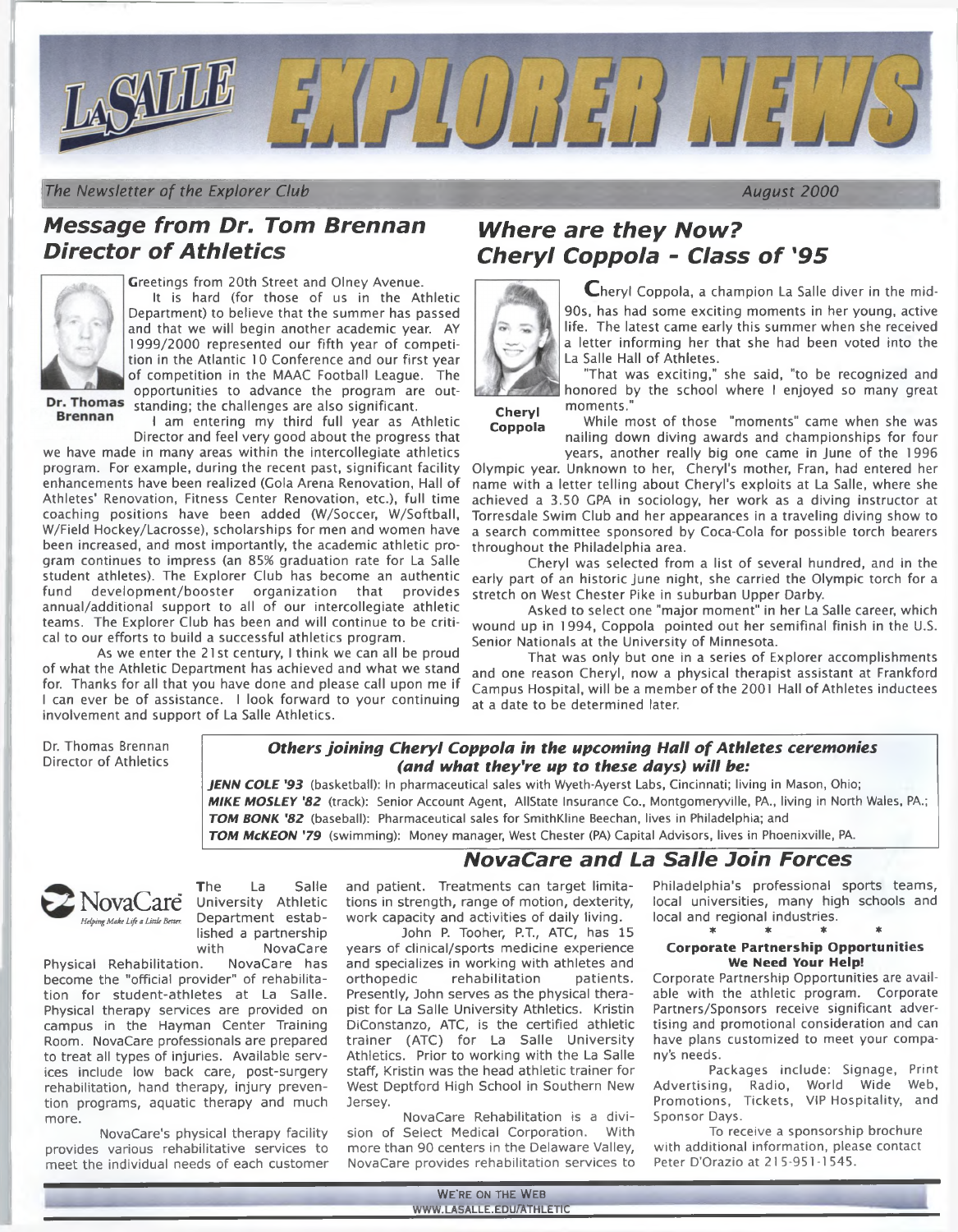

## **2000 FALL COMPOSITE SCHEDULE**

| <b>AUGUST</b>        |                         |                                        |                                                   |            |
|----------------------|-------------------------|----------------------------------------|---------------------------------------------------|------------|
| Sun.                 | 27                      | <b>Women's Soccer</b>                  | <b>LONG ISLAND</b>                                | 1:00       |
| Wed.                 | 30                      | <b>Women's Soccer</b>                  | <b>VILLANOVA</b>                                  | 4:00       |
| <b>SEPTEMBER</b>     |                         |                                        |                                                   |            |
| Fri.-Sat.            | $1 - 2$                 | <b>Volleyball</b>                      | at Drexel Tournament                              |            |
| Fri.                 | 1                       |                                        | vs. Binghamton                                    | 2:00       |
| Fri.                 | 1                       |                                        | vs. Loyola (MD)                                   | 8:00       |
| Sat.                 | $\overline{2}$          |                                        | vs. Lafayette                                     | 2:00       |
| Sat.                 | $\overline{2}$          |                                        | vs. Drexel                                        | 6:00       |
| Sat.                 | $\overline{\mathbf{z}}$ | <b>Field Hockey</b>                    | <b>LAFAYETTE</b>                                  | 1:00       |
| Sat.                 | $\overline{2}$          | <b>Women's Soccer</b>                  | <b>SETON HALL</b>                                 | 1:00       |
| Sat.                 | $\overline{2}$          | <b>Football</b>                        | at St. Francis (PA)                               | 1:00       |
| Mon.                 | 4                       | <b>Men's Soccer</b>                    |                                                   | 1:00       |
| Tue.                 | 5                       | <b>Men's Tennis</b>                    | at Villanova<br><b>TEMPLE</b>                     | 3:30       |
|                      |                         |                                        |                                                   |            |
| Tue.                 | 5                       | <b>Women's Soccer</b>                  | at Delaware                                       | 4:00       |
| Wed.                 | 6                       | <b>Field Hockey</b>                    | at Ursinus                                        | 3:30       |
| Wed.                 | 6                       | <b>Men's Soccer</b>                    | at Philadelphia Univ.                             | 4:00       |
| Thu.                 | 7                       | <b>Women's Tennis</b>                  | <b>VILLANOVA</b>                                  | 3:30       |
| Fri.                 | 8                       | <b>Women's Soccer</b>                  | <b>ST. PETER'S</b>                                | 4:00       |
| <b>Sat.-Sun.9-10</b> |                         | <b>Volleyball</b>                      | at Robert Morris Tournament                       |            |
|                      |                         | (St. Francis (PA), Canisius, Niagara)  |                                                   | <b>TBA</b> |
| Sat.                 | 9                       | <b>Cross Country</b>                   | <b>Lafavette Invitational</b>                     | <b>TBA</b> |
| Sat.                 | 9                       | Football                               | <b>DUOUESNE</b>                                   | 1:00       |
| Sat.                 | 9                       | <b>Men's Soccer</b>                    | at Drexel                                         | 3:00       |
| Sun.                 | 10                      | <b>Field Hockey</b>                    | <b>DREXEL</b>                                     | 12:00      |
| Tue.                 | 12                      | <b>Volleyball</b>                      | <b>FAIRLEIGH DICKINSON 7:00</b>                   |            |
| Tue.                 | 12                      | <b>Men's Tennis</b>                    | <b>VILLANOVA</b>                                  | 3:30       |
| Wed.                 | 13                      | <b>Women's Soccer</b>                  | <b>LAFAYETTE</b>                                  | 4:00       |
| Thu.                 | 14                      | <b>Field Hockey</b>                    | at Rider                                          | 3:30       |
| Thu.                 | 14                      | <b>Men's Tennis</b>                    | at St. Joseph's                                   | <b>TBA</b> |
| Fri.-Sat.15-16       |                         | <b>Volleyball</b>                      | at Brown Tournament                               | <b>TBA</b> |
|                      |                         | (Princeton, St. Peter's, Jacksonville) |                                                   |            |
| Sat.                 | 16                      |                                        | at Princeton Invitational TBA                     |            |
|                      |                         | <b>Cross Country</b>                   |                                                   |            |
|                      |                         |                                        | (Princeton, La Salle, Oklahoma State)             |            |
| Sat.                 | 16                      | <b>Football</b>                        | at Iona                                           | 1:00       |
| Sat.                 | 16                      | <b>Men's Soccer</b>                    | at Maryland-BC                                    | 1:00       |
| Sun.                 | 17                      | <b>Women's Soccer</b>                  | at Towson                                         | 1:00       |
| Tue.                 | 19                      | <b>Volleyball</b>                      | at Lafayette                                      | 7:00       |
| Tue.                 | 19                      | <b>Field Hockey</b>                    | at Bucknell                                       | 4:30       |
| Thu.                 | 21                      | <b>Women's Tennis</b>                  | <b>LAFAYETTE</b>                                  | 3:30       |
| Fri                  | 22                      | <b>Men's Soccer</b>                    | at Fordham                                        | 3:00       |
| Fri.                 | 22                      | <b>Volleyball</b>                      | at Duquesne                                       | 6:30       |
| <b>Sat</b>           | 23                      | <b>Women's Tennis</b>                  | <b>TOWSON</b>                                     | 11:00 AM   |
| Sat.                 | 23                      | <b>Field Hockey</b>                    | at Columbia                                       | 12:00      |
| Sat                  | 23                      | <b>Football</b>                        | <b>SIENA</b>                                      | 1:00       |
| Sat.                 | 23                      | <b>Women's Crew</b>                    | <b>Head of the Potomac</b>                        | TBA        |
| Sun.                 | 24                      | <b>Women's Soccer</b>                  | at Fordham                                        | 1:00       |
| Sun.                 | 24                      | <b>Women's Crew</b>                    | King's Head of the Schuylkill                     |            |
|                      |                         |                                        |                                                   | <b>TBA</b> |
| Mon.                 | 25                      | <b>Field Hockey</b>                    | at Lehigh                                         | 3:30       |
| Tue.                 | 26                      | <b>Women's Tennis</b>                  | at St. Joseph's                                   | 3:30       |
| Tue.                 | 26                      | <b>Volleyball</b>                      | <b>GEORGE WASHINGTON</b>                          | 6:30       |
| Wed.                 | 27                      | <b>Field Hockey</b>                    | at Towson                                         | 3:30       |
| Fri.                 | 29                      | <b>Women's Soccer</b>                  | <b>XAVIER</b>                                     | 3:00       |
| Fri.                 | 29                      | <b>Field Hockey</b>                    | at Temple                                         | 3:30       |
| Fri.                 | 29                      | <b>Men's Soccer</b>                    | at Xavier                                         | 7:00       |
| Fri.                 | 29                      | <b>Women's Volleyball XAVIER</b>       |                                                   | 8:00       |
| Sat.                 | 30                      | <b>Field Hockey</b>                    |                                                   | 2:00       |
|                      |                         | <b>Football</b>                        | vs. JMU at Temple                                 |            |
| Sat.                 | 30                      |                                        | at Catholic                                       | 2:00       |
| <b>Sat</b>           | 30                      | <b>Women's Volleyball DAYTON</b>       |                                                   | 5:30       |
| Sat.                 | 30                      | LA SALLE INVITATIONAL                  | at Belmont Plateau                                |            |
|                      |                         |                                        | Men: Pennsylvania, Villanova, Marquette, La Salle |            |
|                      |                         | Women: Marquette, La Salle             |                                                   |            |

**\*\* CORRECTION** \*\* Tom Cislo was inadvertently listed as a Blue Club (\$50) member in the previous Explorer Club Donor Roll issue. He is actually a member of the Varsity Club (\$500). La Salle would like to apologize for the mistake.

## *P ro ject Team W ork*



**Sisters pose for a photo at McCarthy** Department of Athletics youth **Stadium. Stadium. Stadium. outreach and community service** 

La Salle University's Project TeamWork relies on teamwork among the university's athletic department, student-athletes, the community and the generosity of a group of sponsors who provide financial and service assistance.

**The Philadelphia Big Brothers and Big** Project TeamWork is the program. La Salle's Director of

Athletics, Dr. Thomas Brennan, introduced the program and was recently named to the Board of Directors of Big Brothers/Big Sisters. Peter D'Orazio, La Salle's Assistant Athletic Director of Advancement, was also a big proponent of TeamWork and was named to the Board of Directors for the Philadelphia Inner City Games.

"Project TeamWork is highly consistent with the Lasallian Tradition and the Christian Brothers' well-recognized history of exemplary service to youth and the community," Brennan said. "It occupies a high priority within our athletic department."

Part of its success and enhancement depends on grants from foundations such as the Patricia Kind Foundation, which has awarded \$75,000 over the next three years. With this grant, a fulltime position will be added to further develop the existing Project TeamWork program.

In implementing Project TeamWork, Brennan called on his background in outreach and community service, which includes Special Olympics involvement in Maryland and New Mexico, the Mayor's Gang Task Force in San Jose, California, and Big Brothers/Big Sisters.

"The input of the athletic staff and La Salle student-athletes has enabled us to make considerable progress in this effort," Brennan said.

Many recent events have helped Project TeamWork escalate into a successful means of generating progress in the community. Men's basketball coach Bill "Speedy" Morris was inducted into the Catholic Youth Organization (CYO) Hall of Fame for his charitable endeavors throughout the Philadelphia diocese. La Salle's Assistant Athletic Director, Peter D'Orazio, has done extensive work with the Inner City Games. Graduate student and former La Salle track standout Marc Cianfrani has served the athletic department as the coordinator for the project.

Foremost among the activities hosted by Project TeamWork for area youth, especially Philadelphia Big Brothers/Big Sisters, have been trips to the Franklin Institute, the New Jersey State Aquarium, a Clean-Up Day in Fairmount Park and their participation in Youth Days at La Salle sporting events.

As part of Project TeamWork, the athletic department established an Adopt-A-School program. Currently, student-athletes work as mentors and tutors with several local schools. In addition, students at the schools are invited to participate in clinics and workshops and attend La Salle sporting events and other activities.

Perhaps Project Teamwork's goals and achievements are best summed up as part of a citation it received from the National Consortium for Academics and Sports in being named to the NCAS Honor Roll.

"We thank you for all the hard work and dedication displayed by your department for the well-being of your student-athletes and your community," wrote NCAS executive director Richard Lapchick. "Your leadership enables your student-athletes to succeed and to give hope and inspiration to those in their communities. The NCAS acknowledges and appreciates all that you do."

> Comments, feedback and suggestions can be sent to Peter D'Orazio, Assistant Athletic Director, via email at [explorerclub@lasalle.edu](mailto:explorerclub@lasalle.edu) or by phone at 215-951-1545.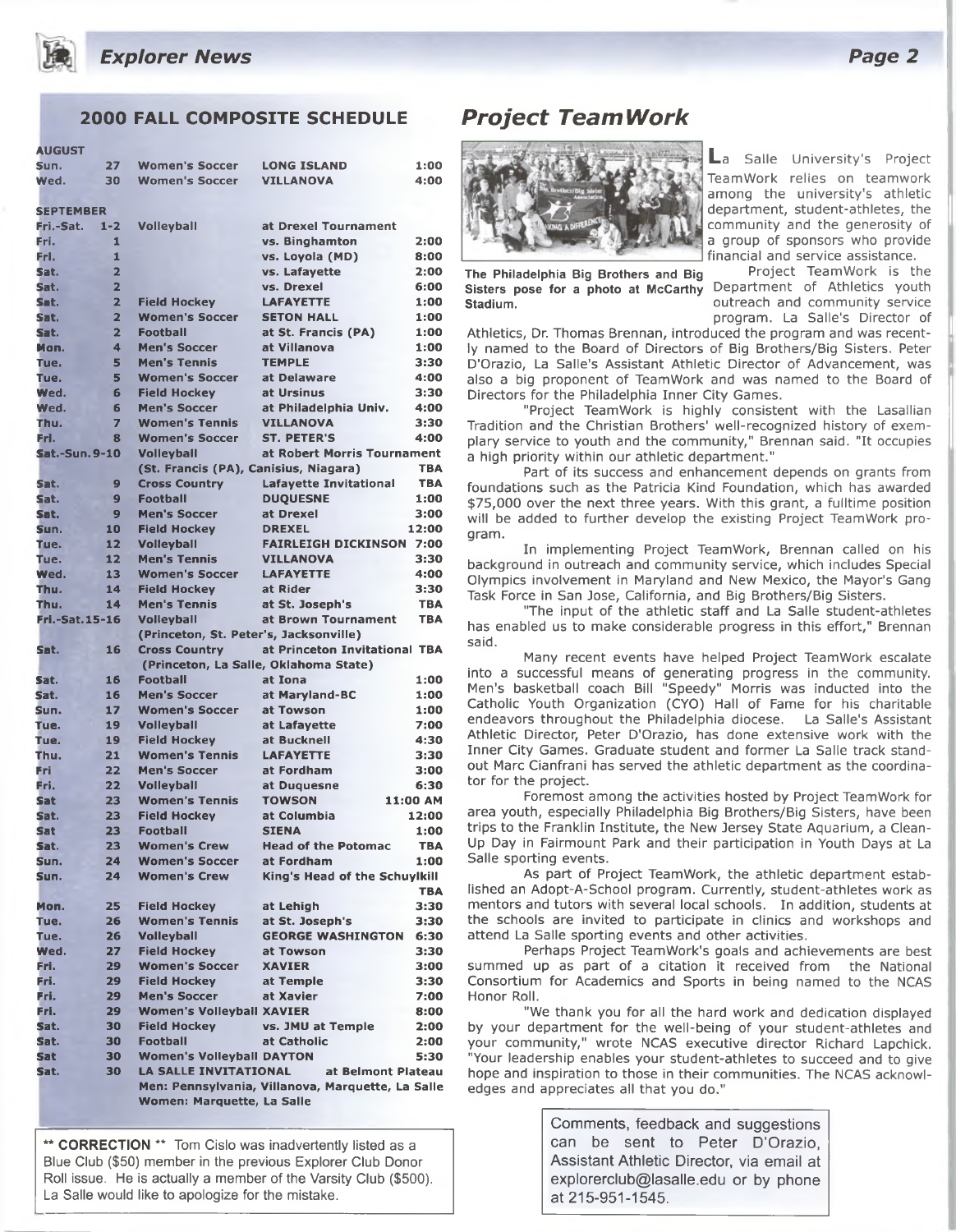

## **Compliance Corner**



As a friend and supporter of the La Salle University Athletics Program, the NCAA requires that you adhere to the same regulations as our coaches, administrators, and staff members.

#### **1.** *You are a "representative" of La Salle University Athletics*

The NCAA considers you a representative of La Salle University Athletics if you have ever:

 $\cdot$  Been a member of the Explorer Club or promoted La Salle intercollegiate athletics through other organizations;

 $\cdot$  Made a financial contribution to the Athletic Department or the Explorer Club; · Assisted in the recruitment of prospects or been asked by an Athletic Department staff member to assist in recruiting;

• Assisted in providing benefits to enrolled student-athletes (e.g., summer jobs) or their families; or

• Promoted the La Salle Athletic Program in any other manner.

*2. Once an athletics representative, Always an athletics representative* Involvement in any of the above activities identifies you as an "athletics representative" and you must maintain this identity indefinitely. Whether or not you continue to make contributions to La Salle Athletics, you must continue to observe the regulations.

#### *3. Who is a prospective student-athlete?*

A prospective student-athlete ("prospect") is a student who has started classes for the ninth grade and has been recruited by a La Salle coach, staff member, or representative of La Salle Athletics.

## *A sk Buck*



I he name of the column is Ask Buck, and that's exactly what you've done so we'll try to answer some of the questions.

Sonny Hall, a La Salle fan from North Wildwood, NJ, wants to be reminded of the Explorers' great ride to the National Invitation Tournament finals in 1987. Actually, what he wanted to know was the starting five that season. Before we give you the answer, think about it and you will find it after Buck's recollection of that great time.

Larry Koretz was That's easy for Buck who was at every one of La Salle's 86-87 the games, starting with an 86-84 win at Villanova, **Men's Basketball** then at an 89-81 St. Patrick's Night victory over **Captain.** Niagara in Buffalo, followed by a Palestra 70-50 romp over Illinois State.

It was on to Madison Square Garden for the semifinals and a 92-73 win over Arkansas-Little Rock, only to be followed by a heart-breaking 84-80 championship game loss to Southern Mississippi.

And the starting five in most of the 20-13 season was captain Larry Koretz, Tim Legler, Rich Tarr, Craig Conlin and freshman Lionel Simmons, who led the team that season with 670 points for a 20.3 average.

And thanks to Sonny for reminding us of a great La Salle moment.

\* \* \* \*

Several others of you have inquired about the Hall of Athletes, who's in it, who's not and other information. As for who has been inducted, there are about 100 former athletes, coaches and administrators who have been enshrined since the Hall was formed in 1961.

The five charter members include three Olympians -- Joe Verdeur (swimming), Al Cantello and Ira Davis (track and field). The other two are basketball Hall of Famer Tom Gola and football great Frank Loughney.

Since La Salle didn't become completely co-ed until 1970, there were no women honored until Mary O'Connor in 1978. She was the school's first women's administrator.

The first La Salle University woman athlete in the fold was Diane Moyer, in 1980, for her field hockey exploits, although she also participated in softball and basketball.

If you believe you may have a worthy candidate, drop Buck a line in care of our alter ego - Bob Vetrone, Sr., La Salle University, Box 805, Philadelphia, PA, 19141-1199 or e-mail at [vetrone@lasalle.edu.](mailto:vetrone@lasalle.edu) And that goes for any other La Salle athletic question you may have.

#### **2000 FALL COMPOSITE SCHEDULE (Cont.)**

| <b>OCTOBER</b>       |              |                                              |                                              |                    |  |  |  |
|----------------------|--------------|----------------------------------------------|----------------------------------------------|--------------------|--|--|--|
| Sun.                 | 1            | <b>Women's Crew</b>                          | <b>Head of the Christina</b>                 | TBA                |  |  |  |
| Sun.                 | 1            | <b>Men's Soccer</b>                          | at Dayton                                    | 1:00               |  |  |  |
| Sun.                 | 1            | <b>Women's Soccer</b>                        | <b>DAYTON</b>                                | 1:00               |  |  |  |
| Tue.                 | з            | <b>Men's Tennis</b>                          | <b>FORDHAM</b>                               | 3:30               |  |  |  |
| Tue.                 | 3            | <b>Volleyball</b>                            | at Temple *                                  | 7:00               |  |  |  |
| Thu.<br>Fri.         | 5            | <b>Women's Tennis</b>                        | <b>LEHIGH</b>                                | 3:30               |  |  |  |
| Fri.                 | 6<br>6       | <b>Women's Soccer</b><br><b>Men's Soccer</b> | at Geo. Washington<br><b>GEO. WASHINGTON</b> | 12:00<br>3:30      |  |  |  |
| Sat.                 | 7            | <b>Volleyball</b>                            | <b>FORDHAM*</b>                              | 6:00               |  |  |  |
| Sat.                 | 7            | <b>Women's Crew</b>                          | <b>Head of the Ohio</b>                      | TBA                |  |  |  |
| Sat.                 | 7            | <b>Cross Country</b>                         | <b>Paul Short Invitational TBA</b>           |                    |  |  |  |
| Sat.                 | 7            | <b>Football</b>                              | at Canisius                                  | 1:00               |  |  |  |
| Sat.                 | 7            | <b>Field Hockey</b>                          | <b>ALBANY</b>                                | 1:00               |  |  |  |
| Sun.                 | 8            | <b>Women's Soccer</b>                        | at VCU                                       | 2:00               |  |  |  |
| Sun.                 | 8            | <b>Men's Soccer</b>                          | at Pennsylvania                              | 2:00               |  |  |  |
| Tue.                 | 10           | <b>Women's Tennis</b>                        | at Fordham                                   | 3:30               |  |  |  |
| Tue.                 | 10           | <b>Volleyball</b>                            | at Delaware                                  | 7:00               |  |  |  |
| Wed.                 | 11           | <b>Field Hockey</b>                          | ST. JOSEPH'S                                 | 4:00               |  |  |  |
| Thu.                 | 12           | <b>Women's Tennis</b>                        | <b>WEST CHESTER</b>                          | 3:30               |  |  |  |
| Thu.                 | 12           | <b>Men's Tennis</b>                          | at Lafayette                                 | 3:30               |  |  |  |
| Fri.<br>Fri.         | 13<br>13     | <b>Women's Soccer</b>                        | <b>DUQUESNE</b>                              | 3:00               |  |  |  |
| Fri.-Sun.13-15       |              | <b>Men's Soccer</b><br><b>M</b> and W Tennis | at Duquesne                                  | 3:30<br><b>TBA</b> |  |  |  |
| Fri.                 | 13           | <b>Volleyball</b>                            | at Xavier and Dayton<br>at Rhode Island*     | 7:00               |  |  |  |
| Sat.                 | 14           | <b>Volleyball</b>                            | at Massachusetts*                            | 7:00               |  |  |  |
| Sat.                 | 14           | <b>Men &amp; Women's Crew</b>                | <b>Navy Day</b>                              | <b>TBA</b>         |  |  |  |
| Sat.                 | 14           | <b>Cross Country</b>                         | at Michigan (A-team)                         | <b>TBA</b>         |  |  |  |
| Sat.                 | 14           | <b>Cross Country</b>                         | at Lafayette (B-Team)                        | <b>TBA</b>         |  |  |  |
| Sat.                 | 14           | <b>Field Hockey</b>                          | <b>WEST CHESTER</b>                          | 12:00              |  |  |  |
| Sun.                 | 15           | <b>Women's Soccer</b>                        | <b>SAINT BONAVENTURE 2:00</b>                |                    |  |  |  |
| Sun.                 | 15           | <b>Men's Soccer</b>                          | at St. Bonaventure                           | 1:00               |  |  |  |
| Tue.                 | 17           | <b>Women's Tennis</b>                        | at Lovola (MD)                               | 3:30               |  |  |  |
| Tue.                 | 17           | <b>Volleyball</b>                            | at Rider                                     | 7:00               |  |  |  |
| Thu.                 | 19           | <b>Men's Tennis</b>                          | <b>COPPIN STATE</b>                          | 3:30               |  |  |  |
| Thu.                 | 19           | <b>Women's Tennis</b>                        | <b>COPPIN STATE</b>                          | 3:30               |  |  |  |
| Fri.<br>Fri.         | 20<br>20     | <b>Women's Soccer</b><br><b>Men's Soccer</b> | at Temple                                    | 3:00<br>3:30       |  |  |  |
| Sat.                 | 21           | Football                                     | <b>TEMPLE</b><br><b>SHENANDOAH</b>           | 2:00               |  |  |  |
| Sat.                 | 21           | <b>Field Hockey</b>                          | at American                                  | 1:00               |  |  |  |
| Sat.                 | 21           | <b>Volleyball</b>                            | ST. FRANCIS (NY)                             | 1:30               |  |  |  |
|                      | 21           | Volleyball                                   | DUQUESNE*                                    | 7:00               |  |  |  |
| <b>Sat-Sun 21-22</b> |              | <b>Men &amp; Women's Crew</b>                | <b>Head of the Charles</b>                   | <b>TBA</b>         |  |  |  |
| Sun.                 | 22           | <b>Field Hockey</b>                          | at Georgetown                                | 1:00               |  |  |  |
| Sun.                 | 22           | <b>Men's Soccer</b>                          | <b>SAINT JOSEPH'S</b>                        | 1:00               |  |  |  |
| Sun.                 | 22           | <b>Women's Soccer</b>                        | at St. Joseph's                              | 1:00               |  |  |  |
| Tue.                 | 24           | <b>Men's Tennis</b>                          | <b>MORGAN STATE</b>                          | 3:30               |  |  |  |
| Tue.                 | 24           | <b>Volleyball</b>                            | PENNSYLVANIA                                 | 7:00               |  |  |  |
| Tue.                 | 24           | <b>Women's Tennis</b>                        | <b>MORGAN STATE</b>                          | 3:30               |  |  |  |
| Wed.                 | 25           | <b>Field Hockey</b>                          | <b>MONMOUTH</b><br>at Rhode Island           | 3:00<br>3:00       |  |  |  |
| Fri.<br>Fri.         | 27<br>27     | <b>Field Hockey</b><br><b>Men's Soccer</b>   | <b>RHODE ISLAND</b>                          | 3:30               |  |  |  |
| Fri.                 | 27           | <b>Women's Soccer</b>                        | at Rhode Island                              | 7:00               |  |  |  |
| Fri.                 | 27           | Volleyball                                   | at Dayton*                                   | 6:30               |  |  |  |
| Sat.                 | 28           | <b>Football</b>                              | at St. John's                                | 1:00               |  |  |  |
| Sat.                 | 28           | Men & Women's Crew Head of the Schuylkill    |                                              | <b>TBA</b>         |  |  |  |
| Sat.                 | 28           | Volleyball                                   | at Xavier*                                   | 7:00               |  |  |  |
| Sat.                 | 28           | <b>Cross County</b>                          | <b>A-10 Championships</b>                    |                    |  |  |  |
| Sun.                 | 29           | <b>Field Hockey</b>                          | at Massachusetts                             | 12:DO              |  |  |  |
| Sun.                 | 29           | <b>Men's Soccer</b>                          | <b>MASSACHUSETTS</b>                         | <b>1:00</b>        |  |  |  |
| Sun.                 | 29           | <b>Women's Soccer</b>                        | at Massachusetts                             | 1:00               |  |  |  |
|                      |              |                                              |                                              |                    |  |  |  |
|                      |              | <b>NOVEMBER</b>                              | <b>TEMPLE*</b>                               | 7:00               |  |  |  |
| Thu.<br>Fri.-Sun.    | 2<br>$3 - 5$ | <b>Volleyball</b><br><b>Men's Soccer</b>     | <b>A-10 Championships</b>                    |                    |  |  |  |
| Fri.-Sun.            | $3 - 5$      | <b>Women's Soccer</b>                        | <b>A-10 Championships</b>                    |                    |  |  |  |
| Fri.                 | 3            | <b>Volleyball</b>                            | at Fordham*                                  | 7:00               |  |  |  |
| Sat.                 | 4            | <b>Volleyball</b>                            | at Siena                                     | 6:00               |  |  |  |
| Sat.                 | 4            | <b>Crew</b>                                  | A-10 Heat Race                               | <b>TBA</b>         |  |  |  |
| Sat.                 | 4            | Football                                     | at St. Peter's                               | 7:00               |  |  |  |
| Sat.-Sun.            | $4 - 5$      | <b>Field Hockey</b>                          | <b>A-10 Championships</b>                    |                    |  |  |  |

**Sat.-Sun. 4-5 Field Hockey A-10 Championships Tue. 7 Volleyball at G. Washington\* 7:00 Fri. 10 Volleyball MASSACHUSETTS\* 7:00 Sat. 11 Volleyball RHODE ISLAND\* 7:00 Sat. 11 Football MARIST 1:00 Sat. 11 Crew Frostbite Regatta TBA Sat. 11 Cross Country District II Champs**<br> **Sun. 12 Crew Bill Braxton (M & ) Sun. 12 Crew Bill Braxton (M & W) TBA**

**Sat.-Sun. 18-19 Volleyball A-10 Championships**<br> **Mon.** 20 Cross Country **NCAA Championships** 

**Mon. 20 Cross Country NCAA Championships**

**Sat. 18 Football FAIRFIELD 1:00**

**Sat. 18 Cross Country Sat.-Sun. 18-19 Volleyball**